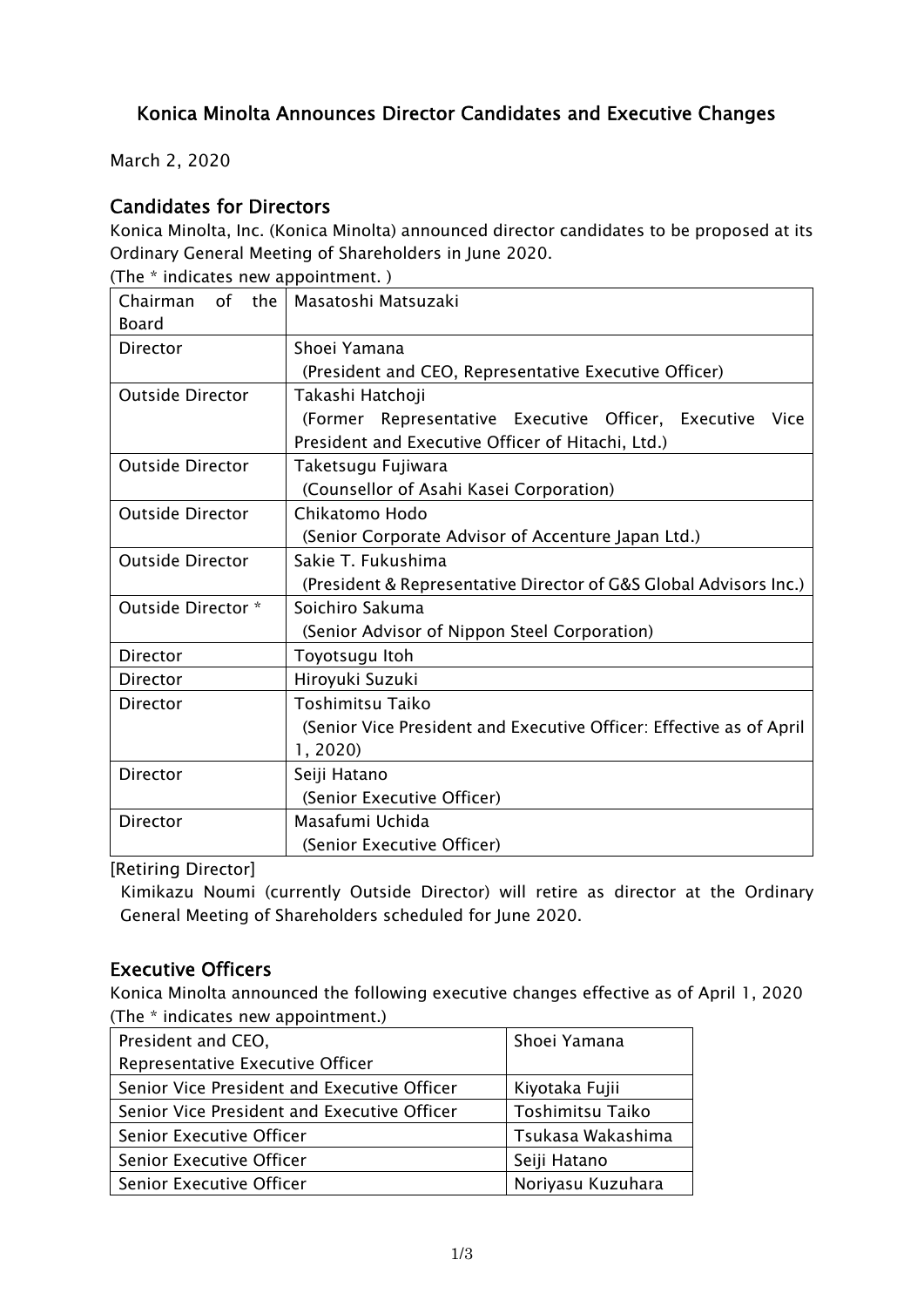| Senior Executive Officer   | Yuji Ichimura         |
|----------------------------|-----------------------|
| Senior Executive Officer   | Masafumi Uchida       |
| Senior Executive Officer   | Hajime Takei          |
| <b>Executive Officer</b>   | Ken Osuga             |
| <b>Executive Officer</b>   | Atsuo Takemoto        |
| <b>Executive Officer</b>   | Richard K. Taylor     |
| <b>Executive Officer</b>   | Takaji Ito            |
| <b>Executive Officer</b>   | Toshiya Eguchi        |
| <b>Executive Officer</b>   | Koji Sugie            |
| <b>Executive Officer</b>   | Tetsuya Matsueda      |
| <b>Executive Officer</b>   | Kazumi Atago          |
| <b>Executive Officer</b>   | Hitoshi Kamezawa      |
| <b>Executive Officer</b>   | Jean-Claude Cornillet |
| <b>Executive Officer</b>   | Keiji Okamoto         |
| <b>Executive Officer</b>   | Yoshihiko Hirota      |
| <b>Executive Officer *</b> | Toshitaka Uemura      |
| <b>Executive Officer *</b> | Kazuhiro Kobayashi    |

#### Resignation

(Effective as of March 31, 2020)

| Senior Executive Officer        | Ikuo Nakagawa  |
|---------------------------------|----------------|
| <b>Senior Executive Officer</b> | Kazuyoshi Hata |
| <b>Executive Officer</b>        | Toru Hasegawa  |

#### Group Executives

(The \* indicates new appointment, effective as of April 1, 2020.)

| <b>Group Executive</b> | Kozo Atsumi        |
|------------------------|--------------------|
| <b>Group Executive</b> | Tadahiko Sumitani  |
| <b>Group Executive</b> | Akiko Hiraga       |
| <b>Group Executive</b> | Shingo Tsujimoto   |
| <b>Group Executive</b> | Naoto Tsuchiyama   |
| <b>Group Executive</b> | Masanori Miura     |
| <b>Group Executive</b> | Hiroyasu Endo      |
| <b>Group Executive</b> | Hiroshi Okazaki    |
| <b>Group Executive</b> | Takenori Takahashi |
| <b>Group Executive</b> | Norihisa Takayama  |
| Group Executive *      | Keisuke Ichijo     |
| Group Executive *      | Yoshiyuki Nomura   |
| Group Executive *      | Jonathan Yeo       |

| Resignation                      |                |
|----------------------------------|----------------|
| (Effective as of March 31, 2020) |                |
| Group Executive                  | Akira Kitagawa |